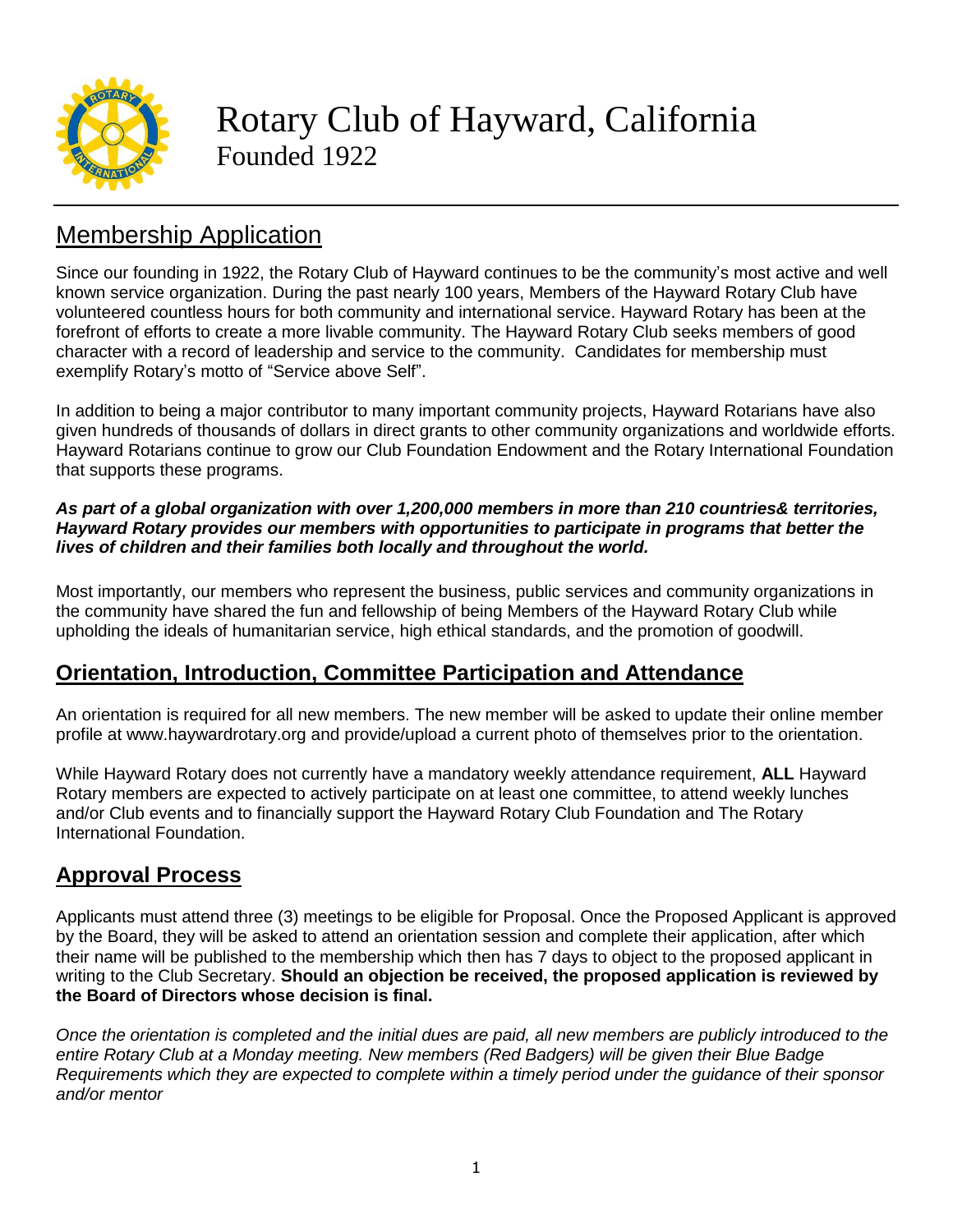| <b>Financial Requirements as of July 1, 2018</b> |                                                                                                                                                                                                                                                        | Credit Cards may be used for all payments                                                        |  |
|--------------------------------------------------|--------------------------------------------------------------------------------------------------------------------------------------------------------------------------------------------------------------------------------------------------------|--------------------------------------------------------------------------------------------------|--|
| А.                                               | Due at time of approval<br>1. Initiation Fee                                                                                                                                                                                                           | \$150 (one-time fee – includes \$100 credit towards the<br>member's Paul Harris Fellowship)      |  |
|                                                  | 2. Annual Dues                                                                                                                                                                                                                                         | \$970 (\$550 prorated monthly through June 30, a Fine Card<br>and \$420 for 20 prepaid lunches). |  |
|                                                  | 3. Additional weekly lunches*                                                                                                                                                                                                                          | \$21 per lunch if paid in advance<br>\$25 per lunch if paid at the door                          |  |
| В.                                               | <b>Annually</b><br>*Invoiced each July. Payment may be made in full at time of invoicing, or in three equal installments, or in monthly<br>installments. Monthly installment payments will automatically be charged to a credit/debit card each month. |                                                                                                  |  |
|                                                  | 1. Annual Club Dues                                                                                                                                                                                                                                    | \$970 (as noted above)                                                                           |  |
|                                                  | 2. Hayward Rotary Foundation Contribution (Oct)                                                                                                                                                                                                        | \$100 - Suggested Deductible Donation                                                            |  |
|                                                  | 3. Rotary International Foundation Contribution (Nov)                                                                                                                                                                                                  | \$200 - Suggested Deductible Donation                                                            |  |
|                                                  | 4. Weekly lunches*                                                                                                                                                                                                                                     | \$21 per lunch if paid in advance (as noted above)                                               |  |

\* Special Events such as Valentine's Day Lunch, Holiday Dinner, Demotion Dinner and other special events may be priced at a different *dining rate and are not included in the Weekly Lunch Fee*

\$25 per lunch if paid at the door (as noted above)

## **Personal Information (to be completed by Applicant)**

|                                                                                                                                                                                                                                |                                                        |  | Date of Birth ______________________ |
|--------------------------------------------------------------------------------------------------------------------------------------------------------------------------------------------------------------------------------|--------------------------------------------------------|--|--------------------------------------|
|                                                                                                                                                                                                                                |                                                        |  |                                      |
|                                                                                                                                                                                                                                |                                                        |  |                                      |
|                                                                                                                                                                                                                                |                                                        |  |                                      |
| Spouse/Partner Name (Optional) ___________________________Cell Phone_____________                                                                                                                                              |                                                        |  |                                      |
| <b>Employment Information (to be completed by Applicant)</b>                                                                                                                                                                   |                                                        |  |                                      |
|                                                                                                                                                                                                                                |                                                        |  |                                      |
|                                                                                                                                                                                                                                |                                                        |  |                                      |
|                                                                                                                                                                                                                                |                                                        |  |                                      |
| Website: News Area and the Contract of the Contract of the Contract of the Contract of the Contract of the Contract of the Contract of the Contract of the Contract of the Contract of the Contract of the Contract of the Con |                                                        |  |                                      |
| Position/Title <b>Example 2014</b>                                                                                                                                                                                             | <u>Nears</u> in position <b>was a matter of the ST</b> |  |                                      |